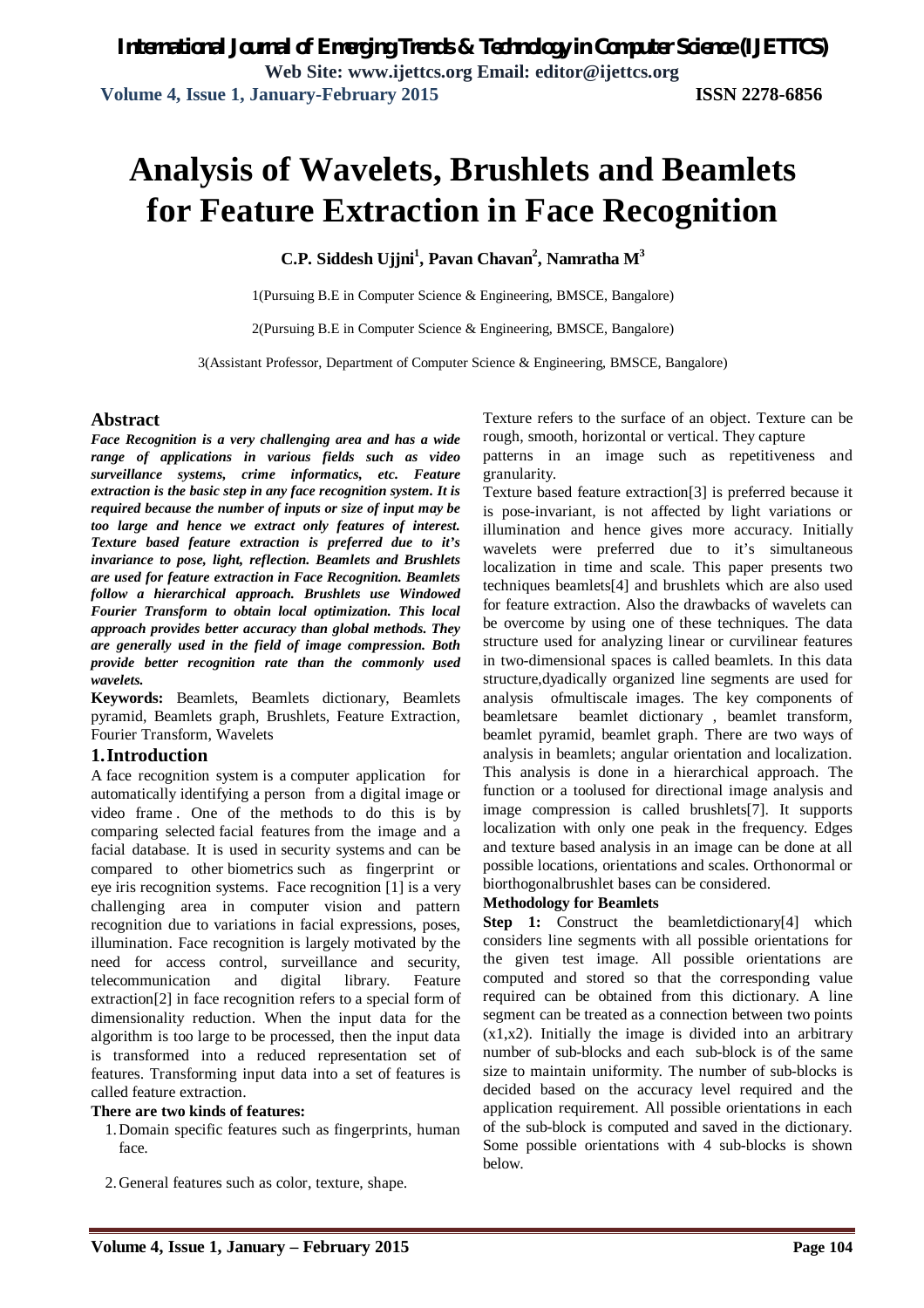# *International Journal of Emerging Trends & Technology in Computer Science (IJETTCS)*

**Web Site: www.ijettcs.org Email: editor@ijettcs.org** 

# **Volume 4, Issue 1, January-February 2015 ISSN 2278-6856**



**Step 2:** Apply the beamlettransform[5],[6].

We consider three things for consideration to apply the beamlet transform,

- (1) Collinearity- points or lines in the same plane
- (2) Cocurvitiy-Two beamlets which belong to the same curve
- (3) Simple connectivity- the second beamlet starts at the point where the first beamlet ends.



The above diagram illustrates how beamlets within different sub-blocks can be integrated. This is done by using continuous interpolation. By joining these line segments smoothly we can obtain an integrated line segment with all the points in the different sub-blocks. **Step 3:** Beamletpyramid<sup>[6]</sup> is constructed. Pyramid is a structure which grows to finer levels from the coarse levels at the bottom. Data at the coarse levels are derivable from finer levels. This pyramid contains the collection of all integrals obtained in step 2. These are multiscale features. Each continuous beamlet obtained in step 2 can be decomposed into atleast 3 finer beamlets.



**Step 4:** A beamlet graph is constructed(optional step). Here the nearest neighbor for a given point  $(x,y)$  is found and is connected to get a path. We use 4-neighbour graph here to obtain the cross connectivity of points. Always the neighbouring sub-blocks are examined to find the neighbours[21],[22]. Since we use line segments as parameters instead of points, they can be used to approximate curves smoothly and hence provide better performance. Global optimization can be achieved by

utilizing the complete space of polygons in the given test image.

**Methodology for Brushlets:**

**Step 1:** The given image is first treated as a signal and it is divided into 'n' equally spaced intervals.

**Step 2:** Directional image analysis[7] can be done for feature extraction by applying selective orientation i.e by considering certain angular positions for the given test image.

**Step 3:** The given test image is divided into an arbitrary number of 'm' quadrants for local analysis of the image. Local approaches[8] provide better accuracy then global methods since we repeatedly apply the same procedure to each and every block of the image.

Suppose the given image is divided into 4 quadrants.

The orientations considered are :

 $\pi/5 + k\pi/2$  where k=0,1,2,3

The above procedure can be pictorially illustrated as shown below:



The quadrant 1 denotes an angle of 35 degrees, quadrant 2 denotes 35+90=125 degrees, quadrant 3 denotes 35+180=215 degrees and quadrant 4 denotes 35  $+270=305$  degrees.

By changing the orientations we can obtain different directions for the same image. Hence used for directional image analysis. Folding operation can be done to interchange the adjacent quadrants so that 2 different orientations can be obtained by computing a single direction for a particular quadrant[23],[24]. Later unfolding can be done to restore the original orientation. Folding can be done horizontally or vertically.

**Step 4:** We repeat step 3 iteratively to divide into sub quadrants to obtain finer resolution. The quadrants in the outer region denote high frequency textures.

**Step 5:** Windowed Fourier Transform[9] is used. Bump function is used to select an appropriate window size for the Transform. Fourier Transform is applied to each quadrant locally. Then cumulatively summed to obtain the Transform for the complete image.

**Step 6:** Only imaginary parts(not the real parts) are considered since they are anti-symmetric with respect to the origin.

**Step 7:** The brushletcoefficient [10], [28] obtained are finally placed in the increasing order of their frequency. The coefficients obtained indicate the intensity of the brushlet strokes at different locations in an image.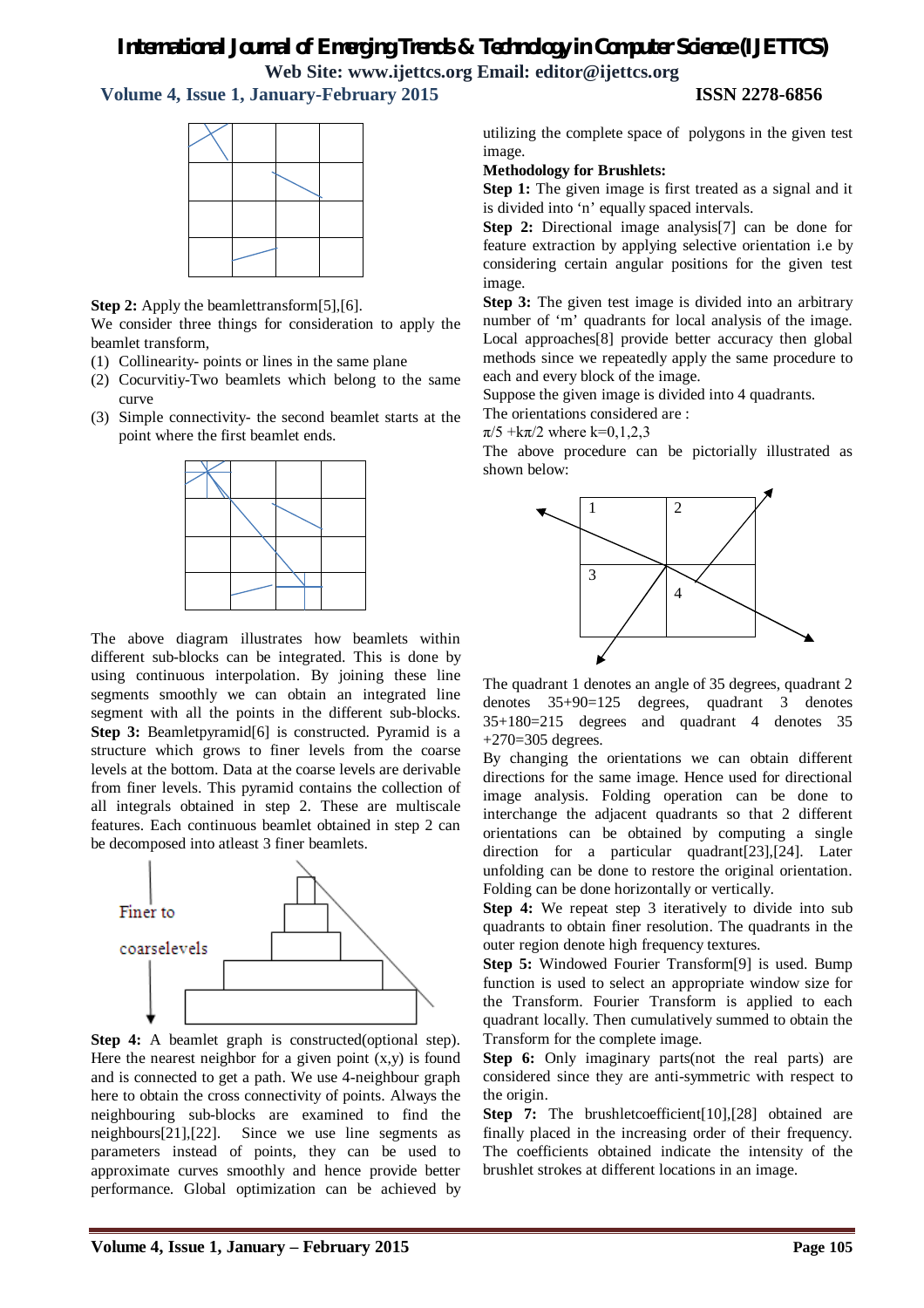# *International Journal of Emerging Trends & Technology in Computer Science (IJETTCS)* **Web Site: www.ijettcs.org Email: editor@ijettcs.org**

# **Volume 4, Issue 1, January-February 2015 ISSN 2278-6856**

#### **Comparison of Beamlets and Brushlets with respect to Wavelets**

Wavelets and Brushletsconsiders points in the image whereas Beamlets considers line segments for feature extraction. Wavelets cannot handle curves whereas Beamlets[25] can be used to approximate line segments to obtain smooth curves. Wavelets consider time and scale ,Beamlets consider orientation and location, Brushlets consider orientations and frequency and locations.Wavelets use Discrete Fourier Transform, Beamlets uses Beamlet Transform[29], Brushlets uses Windowed Fourier Transform. There is no unique frequency in wavelets but there is a well defined single peak for localization and hence Brushlets provide more recognition rate than wavelets.

### **Applications**

Beamlets are used in Image analysis [11], image classification [12], detection and extraction of lines, curves & objects in a noisy image [13].

Brushlets are used for image compression along with image analysis [14].

### **Conclusion and Future Work:**

This paper focuses mainly on the methodology used for feature extraction of images using Beamlets and Brushlets. The step by step approach is clearly indicated. A comparison of both the techniques with respect to wavelets is also done. The drawbacks of wavelets are overcome using the above techniques. The methodology is illustrated pictorially for certain selective angular orientations.

The future work includes on making a decision on which orientation is the best suited and provides maximized recognition rate.

### **References**

- **[1]** C. Zhu, C. E. Bichot, and L. Chen, "Multi-scale color local binary patterns for visual object classes recognition," in Proc. IEEE ICPR, pp. 3065–3068, 2010.
- **[2]** Gholamreza Anbarjafari, "Face recognition using color local binary pattern from mutually independent color channels", EURASIP Journal on Image and Video Processing, June 2013
- **[3]** T. Ojala, M. Pietika¨inen, and T. Ma¨enpa¨a¨, "Multiresolution Gray-Scale and Rotation Invariant Texture Classification with Local Binary Patterns," IEEE Trans. Pattern Analysis and Machine Intelligence, Vol. 24, no. 7, pp. 971-987, July 2002.
- **[4]** T. Ahonen, A. Hadid, and M. Pietik¨ainen, "Face recognition with local binary patterns," in Proc. 8th European Conference on Computer Vision, ser. Lecture Notes in Computer Science, Vol. 3021. Springer, pp 469-481 2004,
- **[5]** T. Ojala, M. Pietik¨ainen, and D. Harwood, "A comparative study of texture measures with classification based on feature distributions," Pattern Recognition, Vol. 29, no. 1, pp. 51–59, 1996.
- **[6]** J. Y. Choi, W. De Neve, Y. M. Ro, and K. N. Plataniotis, "Automatic face annotation in photo collections using context-based unsupervised

clustering and face information fusion," IEEE Trans. Circuits Syst. Video Technol., Vol. 20, no. 10, pp. 1292–1309, Oct. 2010.

- **[7]** B. S. Manjunath, J.-R. Ohm, V. V. Vasudevan, and A. Yamada, "Color and texture 5th June 2006 DRAFT 15 descriptors," IEEE Transactions on Circuits and Systems for Video Technology, Vol. 11, no. 6, pp. 703–715, Jun 2001.
- **[8]** [9] T. Ahonen, M. Pietik¨ainen, A. Hadid, and T. M¨aenp¨a¨a, "Face recognition based on appearance of local regions," in Proc. 17th International Conference on Pattern Recognition, 2004, pp. III: 153–156.
- **[9]** G. Zhang, X. Huang, S. Z. Li, Y. Wang, and X. Wu, "Boosting local binary pattern (LBP)- based face recognition," in Proc. Advances in Biometric Person Authentication, ser. Lecture Notes in Computer Science, Vol. 3338, 2004, pp. 179–186.
- **[10]** Zaiying Liu, Lixiao Zhang, Linling Zhu, "An Improved Face Recognition Method Based on Gabor Wavelet Transform and SVM", Computational Intelligence and Design (ISCID), 2012 Fifth International Symposium (Volume:1 ), pp 378 - 38128-29 Oct. 2012.
- **[11]** Kha Gia Quach, Chi Nhan Duong, Khoa Luu, Hoai Bac Le,"Gabor Wavelet-Based Appearance Models", Computing and Communication Technologies, Research, Innovation, and Vision for the Future (RIVF), 2012 IEEE RIVF International Conference, pp 1-6, March 2012.
- **[12]** Ting Chen, Fei Su, "Facial expression recognition via Gabor wavelet and structured sparse representation", Network Infrastructure and Digital Content (IC-NIDC), 2012 3rd IEEE International Conference, pp 420 – 424, 21-23 Sept. 2012
- **[13]** K. G. Quach, C. N. Duong, K. Luu and H. B. Le, "Gabor Wavelet-Based Appearance Models", The 9th IEEE-RIVF Intl. Conf. on Computing and Communication Tech. , Vietnam, 2012.
- **[14]** Shufu Xie, Shiguang Shan, Xilin Chen and Jie Chen," Fusing Local Patterns of Gabor Magnitude and Phase for Face Recognition" in IEEE transactions on image processing, Vol. 19, no. 5, May 2010.
- **[15]** C. Chen, W. Yang, Y. Wang, K. Ricanek and K. Luu, "Facial Feature Fusion and Model Selection for Age Estimation," The 9th IEEE Conf. on Automatic Face and Gesture Recognition (FG'11), Santa Barbara, US., Mar. 2011.
- **[16]** Z. Liu and C. Liu, "Fusion of color, local spatial and global frequency information for face recognition," Pattern Recognition., Vol. 43, no. 8, pp. 2882–2890, Aug. 2010.
- **[17]** S. Z. Li and A. K. Jain, Eds., Handbook of Face Recognition, Springer, 2005.
- **[18]** C. Zhu, C. E. Bichot, and L. Chen, "Multi-scale color local binary patterns for visual object classes recognition," in Proc. IEEE ICPR, pp. 3065–3068, 2010.